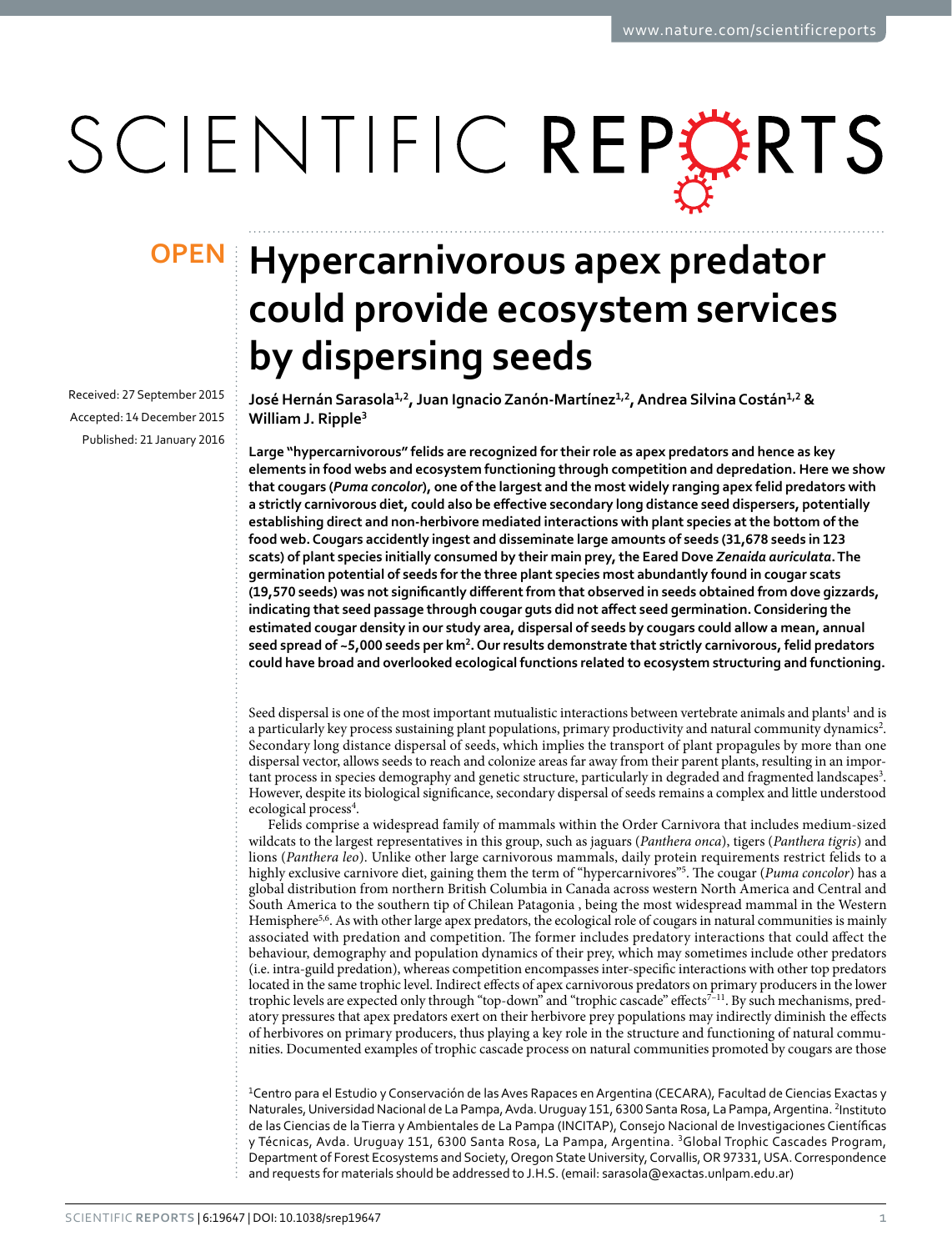<span id="page-1-0"></span>

| <b>Plant species</b> | Seeds in scats | Seeds per scat <sup>a</sup> | Total seed deposition <sup>b</sup> |
|----------------------|----------------|-----------------------------|------------------------------------|
| Common Lambsquarter  | 10,006         | $81.35 \ (\pm 16.18)$       | $2,613 \ (\pm 520)$                |
| Panic grass          | 6,318          | 51.37 $(\pm 12.34)$         | $1,650 (\pm 396)$                  |
| Sorghum              | 3,246          | 26.39 $(\pm 4.29)$          | 848 $(\pm 138)$                    |
| Total                | 19,570         |                             | $5,110 \ (\pm 1,054)$              |

**Table 1. Estimates of mean annual seed field deposition (±SE) for three herbaceous species as a result of**   $s$  secondary dispersal of seeds by cougars.  $^a$ Mean number of seeds in scats ( $N=123$  scats).  $^b$ Seeds per scat  $\times$ 0.088 cougars/ $km^2 \times 365$  days, with defecation rate taken to be one scat per cougar per day.

in which these predators were either reduced in number or completely removed from natural systems, mainly due to anthropogenic factors (persecution, habitat loss or fragmentation), thus relaxing their function of limiting herbivore densities<sup>12,13</sup>. However, direct, non-herbivore-mediated interactions between strictly carnivorous apex mammal predators and plants have not been established for any natural system.

Here we show that cougars may play a key role in plant community dynamics through effective secondary dispersal of seeds. This widespread apex predator is able to spread seeds ingested by their main, granivorous prey, the eared dove (*Zenaida auriculata*; hereafter, "doves"). This novel function for cougars could have direct impacts on the spread and establishment of new plant individuals with potential implications on the maintenance of gene flow between plant populations or on the colonization of new areas by native or exotic plant species.

#### **Results**

**Predator diet and seed consumption.** We collected a total of 123 cougar scats through years 2010 to 2012 at the Parque Luro Natural Reserve, La Pampa province, central Argentina. We were able to collect cougar scats during all seasons including the following months: January-February (austral summer), June (austral autumn), July-August (austral winter) and November (austral spring). The cougar's diet was composed mainly of doves (54% of prey items consumed) followed by small and medium sized mammals (19.2%), ungulates (red deer *Cervus elaphus* and wild boar *Sus scrofa*; 16.3%), and other small birds (5.8%). We counted a total of 31,678 seeds in cougar scats (mean 257.5 seeds per scat). From these seeds, three identified herbaceous species comprised the bulk of seeds in scats with 19,570 seeds: common lambsquarter (*Chenopodium album*), an exotic summer-annual weed species, panic grass (*Panicum bergii*), a perennial native grass, and sorghum (*Sorgum bicolor*), a cultivated grass ([Table 1\)](#page-1-0). We did not find the remains of grasses in scats that would indicate accidental seed consumption by cougars, such as during handling of prey. Furthermore, seeds occurred in a high percentage (85%, 104 scats) of the analysed scats, a level that likely precludes accidental seed consumption. Moreover, the occurrence of total seeds in scats was positively and significantly associated with the co-occurrence of doves in the scats ( $\chi^2$  = 42.8,  $d.f. = 1, P < 0.01$ ; [Fig. 1\)](#page-2-0). Only 347 of the total number of seeds (1%) were found in cougar scats that did not contain dove remains, although their occurrence in scats was presumably linked to previous consumption of doves by cougars.

**Germination potential of seeds.** We performed germination trials for these three more frequent plant species, considering both seeds from scats and from dove gizzards. Mean germination potential for seeds found in cougar scat (*N*= 382 seeds from 31 scats) was not significantly different from that obtained from dove gizzards  $(N=359$  seeds from 44 gizzards) for all three plant species (common lambsquarter:  $t_{(9, 27)} = 1.05$ ,  $P = 0.30$ ; panic grass:  $t_{(5,7)} = 1.11$ ,  $P = 0.29$ ; sorghum:  $t_{(14,7)} = 1.18$ ,  $P = 0.25$ ; [Fig. 2](#page-2-1)), indicating that seed passage through cougars did not affect the viability and germination potential of seeds.

**Cougar's density and seed dissemination.** The estimated density (±SE) of adult cougars in the Natural Reserve and surrounding buffer area around camera trap-grid was 8.8 ( $\pm$ 1.95) individuals per 100 km<sup>2</sup> (Zanón-Martínez *et al.*, unpublished data). Test statistics provided little evidence that this cougar population violated the assumption of closure during our surveys (*P*= 0.11). The capture–recapture analysis showed that cougar capture probability per sampling occasion estimated under the best recapture model (capture probability =  $0.25$ ) was constant (Zanón-Martínez *et al.*, unpublished data).

With the exception of panic grass, which was not present in scats collected during spring, seeds of these plant species variably occurred in cougar scats throughout the year irrespective of the plant fruiting cycle ([Fig. 3](#page-3-0)). Considering cougar density at the site and the occurrence of seeds in scats for only these three most common grass species, we estimate that cougars were able to disseminate as much as ~5,000 seeds per km<sup>2</sup> per year ([Table 1](#page-1-0)).

#### **Discussion**

Our results show that large apex hypercarnivorous felids may potentially and directly interact with primary producers at the bottom of food webs by processes other than by limiting herbivore populations and subsequent trophic cascades, but with similar potential for additional ecosystem effects<sup>11</sup>. In addition to the potential local demographic effects on plant populations for the recruitment of new individuals, long distance seed dispersal involving cougars may play a role in large-scale ecosystems processes such as the maintenance of metapopula-tion dynamics, gene flow between populations and the colonization of new and unoccupied habitats by plants<sup>[4](#page-4-3)</sup>. While the estimation of demographic effects on plant populations could be affected by the estimated number of dispersing individuals (i.e. abundance of cougars) that later determines the final number of seeds disseminated,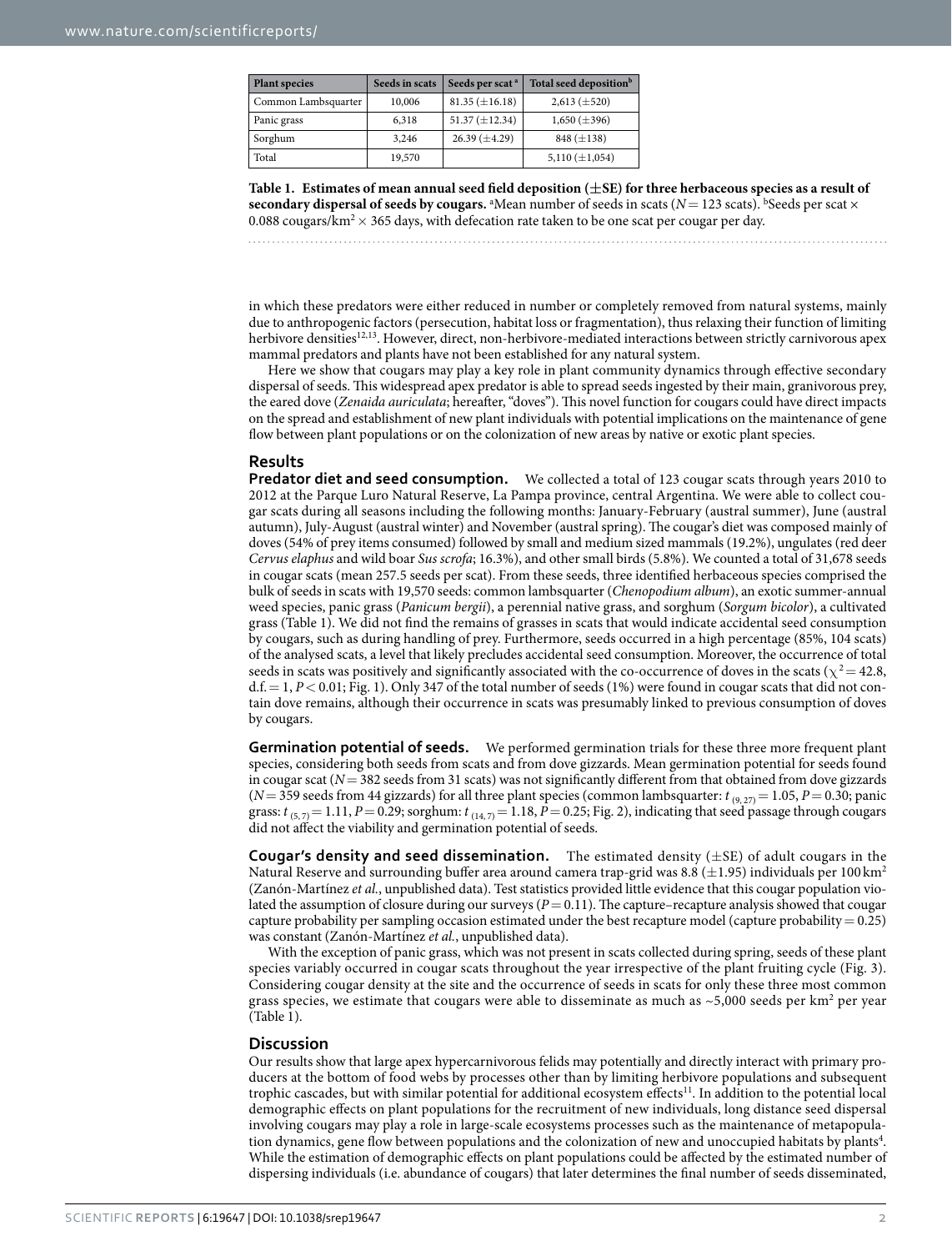

<span id="page-2-0"></span>**Figure 1.** (**a**) Cougar photographed by camera traps in the study area and (**b**) relationship between total numbers of seeds for three plant species found in cougar scat and the percentage of eared doves remains in them visually estimated from dry and disaggregated scat contents.



<span id="page-2-1"></span>**Figure 2. Mean (±SD) germination potential of seeds of three plant species at each of the two steps along the seed dispersal pathway (i.e. eared doves and cougars).** Differences in germination potential between seeds obtained from dove gizzards and those collected from cougar scat were not significant ( $P > 0.25$  in all cases).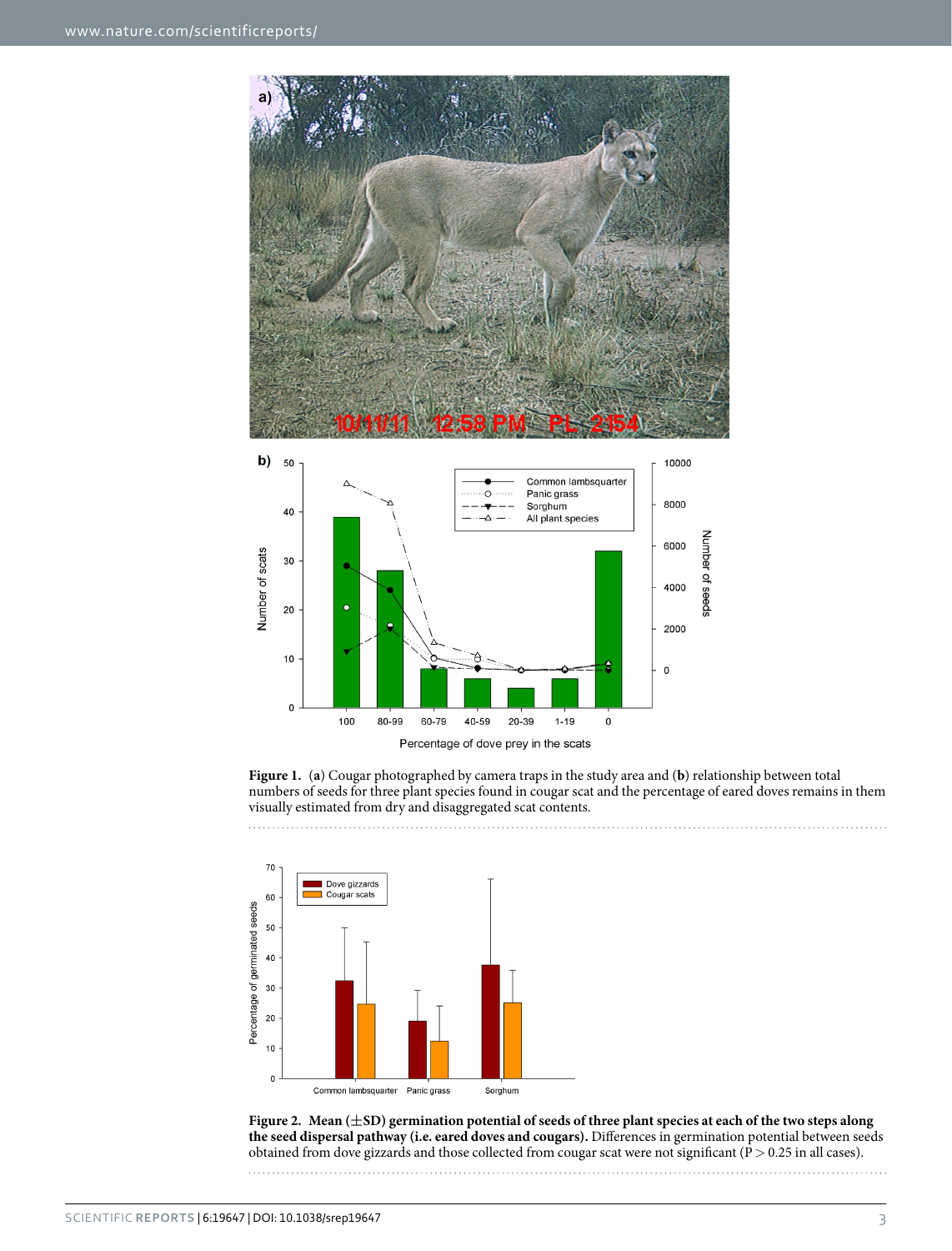

<span id="page-3-0"></span>**Figure 3. Field temporal deposition of seeds through secondary seed dispersal by cougars.** Values of seeds in cougar scats collected in the study area are expressed as the mean number of seeds/scat  $(\pm S E)$  in each of field sampling occasions.

processes of connectivity, gene flow and colonization of new areas are usually determined by the dispersion and establishing of only a small number of new seedlings per year. However, the extent and quantification of any ecosystem effects due to cougars preying on seed-eating birds should be determined through additional research.

Long distance seed dispersal process involving top bird predators as secondary disperser are well documented and studied in depth only in the Canary Archipelago<sup>[14–16](#page-5-2)</sup>. In this volcanic island ecosystems, two predatory birds, the Eurasian kestrel (*Falco tinnunculus*) and the southern grey shrike (*Lanius meridionalis*), are effective secondary dispersers of a variety of seeds of fleshy-fruited plants previously consumed by one of their main prey, the frugivorous lizards of genus *Gallotia*. These seed dispersal systems involving top-predators, frugivorous prey and plants could be important for the spread and distribution of plant species among these islands, particularly in volcanic zones were lava flows create young substrates for potential plant colonization<sup>15</sup>.

The process of long-distance seed dispersal may also be of conservation concern because it could facilitate the spread of invasive plant species<sup>3</sup>. Long distance dispersal of seeds by cougars could also promote range expansion of alien plant species. The most important plant species in our study in terms of the number of seeds dispersed was the common lambsquarter, a weed native from Europe and Asia but currently cosmopolitan and widely distributed across temperate and tropical regions of the world.

Doves are not able to disperse viable seeds because all the seeds they ingest are destroyed by their powerful gizzards<sup>[17](#page-5-4)</sup>. However, cougar predation on doves partially counteracts previous seed removal by birds, allowing the dispersal of seeds that otherwise are eliminated from plant populations as a consequence of granivory by birds. In addition, seed dispersal from predator-prey interaction of these two generalized dispersal vectors may result in relatively high levels of dispersal of seeds, due to both the high mobility and seed carrying capacity of each of them. Doves may carry thousands of seeds in their crops and are able to travel up to 120km daily from breeding colonies to foraging sites<sup>17</sup>, whereas cougars move up to four km in just five hours between camera trap stations in our study area.

Unlike other documented processes of primary and secondary seed dispersal by endozoochory, where seed dispersal takes place in synchrony with plant reproductive phenology after plant fruiting, the occurrence of seeds in cougar scats was distributed throughout the year ([Fig. 3\)](#page-3-0). This singularity in the temporal pattern of secondary dispersal process by cougars is largely determined by the foraging strategies of the eared doves, which are able to consume seeds from mother plants but also from seeds available all year round in the seed bank (Costan and Sarasola, unpublished data).

Processes of secondary dispersal of seeds as those described here may be widespread, since birds as a group are the most important seed-predators in most ecosystems and overlap with wild felids in every biome and habitat where the latter are present. In the particular case of doves and cougars, population outbreaks of this bird species have also been registered in many countries throughout South America, with breeding colonies of several millions of birds reported in Argentina and Uruguay and in tropical regions of Colombia, Bolivia and Brazil<sup>18</sup> where diversity and abundance of large and medium sized felids is high<sup>[5,](#page-4-4)6</sup>. In our study area at the Parque Luro Natural Reserve, for example, abundance of doves has been estimated at over 3 million individuals (authors' unpublished data). The eared dove population in the United States is estimated at about 274 million individuals<sup>19</sup>, and other gregarious and granivorous dove species, such as the white-winged dove (*Zenaida asiatica*) may also reach high densities in western United States and Mexico<sup>20</sup>. Although, cougars are recognized as generalist predators that forage on the most abundant available prey at each site, most of the studies on the diet of cougars through the Americas document cougar preference for large ungulates. However, there are considerable geographical gaps regarding the knowledge of cougar' food habits, particularly for tropical areas in the Neotropical regions. Furthermore, cougars' opportunistic consumption of highly gregarious and abundant birds have been previously reported. In Monte Leon National Park in southern Argentinian Patagonia, for example, the Magellanic penguin (*Spheniscus magellanicus*) was the most important native prey item in the diet of cougars in terms of occurrence (38.2% of Magellanic penguins vs. 25.5% of native ungulates) and second in importance among native prey in terms of biomass  $(24.3\%)^{21}$ .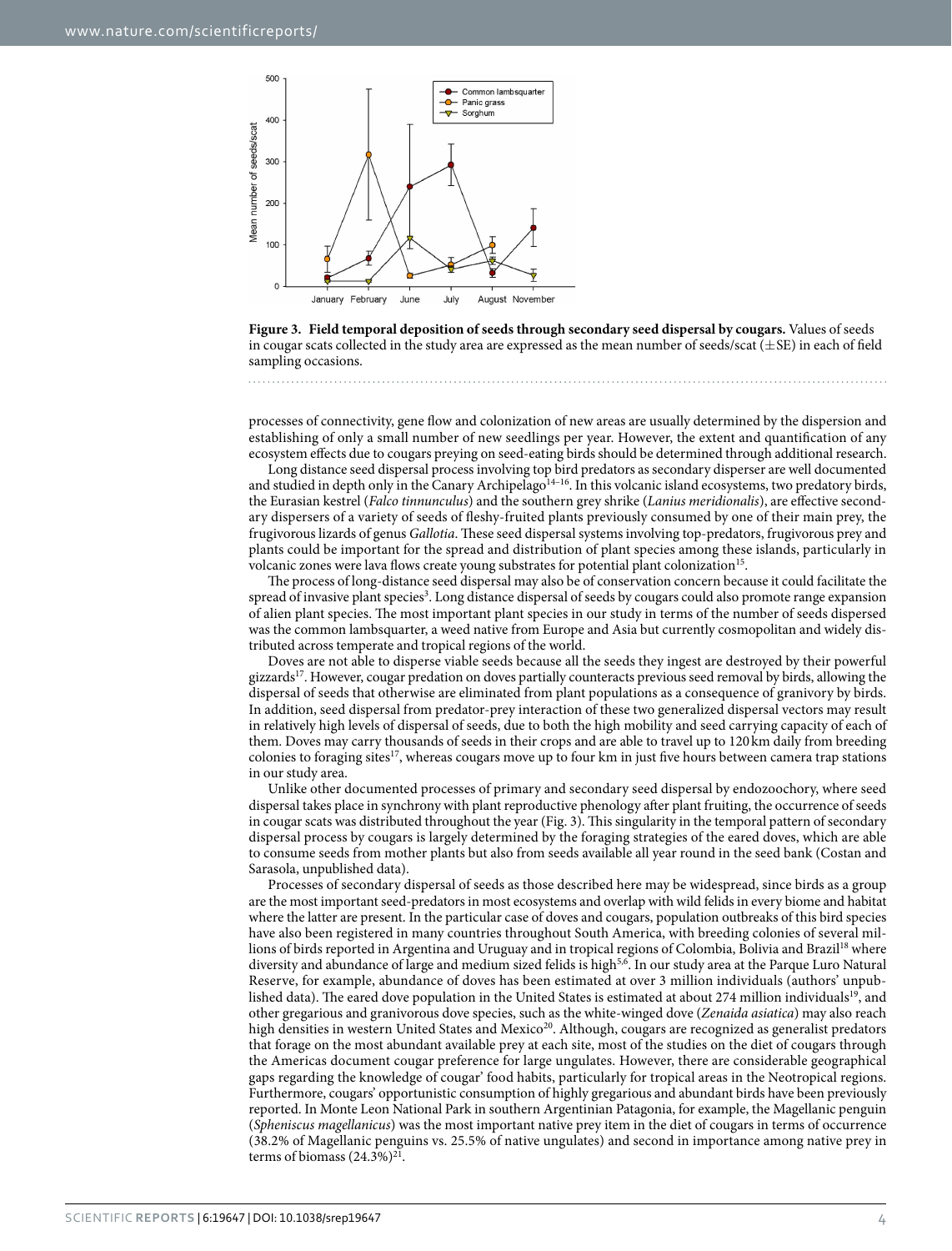Wild felids face a variety of threats that have caused substantial declines in their populations and contractions of their geographic ranges<sup>11,22</sup>. Cougars are not an exception and their range has suffered significant contractions due to human pressure during the last two centuries<sup>23</sup>. Fortunately, there is increasing recognition that removing predators from natural ecosystems comes with severe consequences, especially considering those effects derived from the lack of top-down control on the food webs and resulting cascade effects on biodiversit[y7](#page-4-6)[,22](#page-5-9),[24](#page-5-11). Other overlooked, little studied or still unknown ecosystem functions of feline species may also disappear along with their populations.

#### **Methods**

We conducted a cougar food habit analysis from scats collected at the Parque Luro Natural Reserve (7600 ha), La Pampa Province, Argentina. The Reserve is surrounded by a mosaic of semiarid forest remains and agriculture lands. It is dominated by caldén tree (*Prosopis caldenia*) forests with the characteristic savannah-like land-scape typical of the Espinal Biome<sup>[25](#page-5-12)</sup>. Cougar scats were collected throughout the year between 2010 and 2012 along approximately 120 km of internal and peripheral roads available at the Reserve. Once in the lab, scats were hydrated to allow prey remains and seeds separation. Prey remains were identified using reference collections for birds and other prey and keys for mammals<sup>[26](#page-5-13)</sup>. Cougars' diet composition was expressed as percentage of frequency (i.e. the number of times an item appears in the diet over the total number of prey items in the sample). Seeds of plant species were identified using available keys<sup>[27](#page-5-14)</sup>. We employed chi-square test with Yates continuity correction[28](#page-5-15) to examine association between co-occurrence of doves and seeds on cougar scat.

With the objective of comparing the germination potential of seeds from the different seed dispersal pathways, we also obtained seed samples from dove gizzards for these three plant species by capturing doves using mist nets and inducing regurgitation by the birds through providing them with an emetic solution of 1.5% tartrate antimony potassium<sup>29</sup>. Birds caught were weighed and the emetic formula administrated at a dosage of 0.8 ml of solution per 100 g body weight<sup>29</sup>. Once supplied with the emetic solution, birds were placed in individual boxes  $(30 \times 30 \times 20 \text{ cm})$  and kept there for a maximum period of 60 min. After that time the birds were released and the regurgitated content of their crops collected from the box's door and stored in paper envelopes until their analysis in the laboratory.

Germination potential of regurgitated seeds and seeds recovered from cougar scat was tested by sowing them individually in pots with a soil substrate from the study site. Pots were watered regularly and kept in a greenhouse at 25 °C. We checked for germination (i.e. sprout emergence) three times a week during three months until no new seeds germinated. Seeds belonging from each dove gizzard and scat were treated separately during germination tests and the percentage of seeds germinated was estimated from each sample. Parametric student *t*-tests were performed to examine differences in germination potential between seeds of the same plant species obtained from dove gizzards and cougar scats.

Cougar density in the Reserve was determined by deploying sixteen trapping stations composed of two camera-traps (Moultrie Game Spy 4.0 MP DGTL, Moultrie Products, LLC., Alabaster, Alabama) placed opposite each other on both sides of available trails or roads. This methodology has been successfully employed to estimate cougar densities<sup>30</sup>. Trapping stations were set at regular intervals  $(2-3 \text{ km})$  in a grid across the area and kept activated during 38 continuous days. Individual identification of cougars was made according to the protocol pro-posed in previous studies<sup>[30](#page-5-17)</sup>. We established a cougar's capture–recapture history by individual identification in the pictures [\(Fig. 1\)](#page-2-0). Three investigators independently identified the cougar record on the photograph from camera traps to enumerate individual cougar that were identified by obvious and subtle markings (e.g., kinked tails, scars, ear nicks, tail-tip coloration and shape, or undercoat spot patterns). Disagreements by researchers over cougar IDs were settled by consensus to reach a mutual agreement or they were tossed out if agreement could not be reached, constructing a unique capture history for known individuals for the study site<sup>[30](#page-5-17)</sup>. These capture-recapture histories were then analyzed using program CAPTURE<sup>[31](#page-5-18),[32](#page-5-19)</sup> to compute test statistics for the hypothesis of a closed population and model selection statistics based on a discriminant function developed from extensive simulations and to derive estimates of capture probability (*p*) and cougar abundance (*N*) at the study site. To determine the size of the area surveyed, the mean of the maximum distance moved between cameras was calculated for each cougar capture history and half this distance, and this value was used as the buffer radius around each camera trap location<sup>[30](#page-5-17),[33](#page-5-20),[34](#page-5-21)</sup>. The number of cougars from the survey was then divided by the total survey area to obtain density of cougars and standard error estimated using the delta method<sup>[35](#page-5-22)</sup>.

All field procedures and experimental protocols were approved by the Subsecretaría de Ecología and Dirección de Recursos Naturales del Gobierno de La Pampa (La Pampa province) in accordance with the provincial law number 1194 of La Pampa province (Argentina).

#### **References**

- <span id="page-4-0"></span>1. Herrera, C. M. & Pellmyr, O. *Plant-animal interactions: an evolutionary approach*. (Blackwell Science, 2002).
- <span id="page-4-1"></span>2. Levine, J. M. & Murrell, D. J. The community-level consequences of seed dispersal patterns. *Annu. Rev. Ecol. Evol. Syst.* **34,** 549–574  $(2003)$
- <span id="page-4-2"></span>3. Trakhtenbrot, A., Nathan, R., Perry, G. & Richardson, D. M. The importance of long-distance dispersal in biodiversity conservation. *Divers. Distrib.* **11,** 173–181 (2005).
- <span id="page-4-3"></span>4. Nathan, R. *et al.* Mechanism of long-distance seed dispersal. *Trends Ecol. Evol.* **23,** 638–647 (2008).
- <span id="page-4-5"></span><span id="page-4-4"></span>5. Sunquist, M. & Sunquist, F. *Wild cats of the world*. (University of Chicago Press, 2002).
- 6. Wilson, D. & Mittermeier, R. *Mammals of the world. Vol 1 Carnivore*s. (Lynx Editions, 2009).
- <span id="page-4-6"></span>7. Estes, J., Crooks, K. & Holt, R. Predators, ecological role of. *Encycl. Biodivers.* **4,** 857–878 (2001).
- 8. Miller, B. *et al.* The importance of large carnivores to healthy ecosystems. *Endanger. species Updat*. **15,** 202–210 (2001).
- 9. Terborgh, J. *et al.* Ecological meltdown in predator-free forest fragments. *Science* **294,** 1923–1926 (2001).
- 10. Terborgh, J. & Estes, J. A. *Trophic cascades. Predators, prey and the changing dynamics of nature*. (Island Press, 2010).
- <span id="page-4-7"></span>11. Ripple, W. J. *et al.* Status and ecological effects of the world's largest carnivores. *Science* **343,** 151–163 (2014).